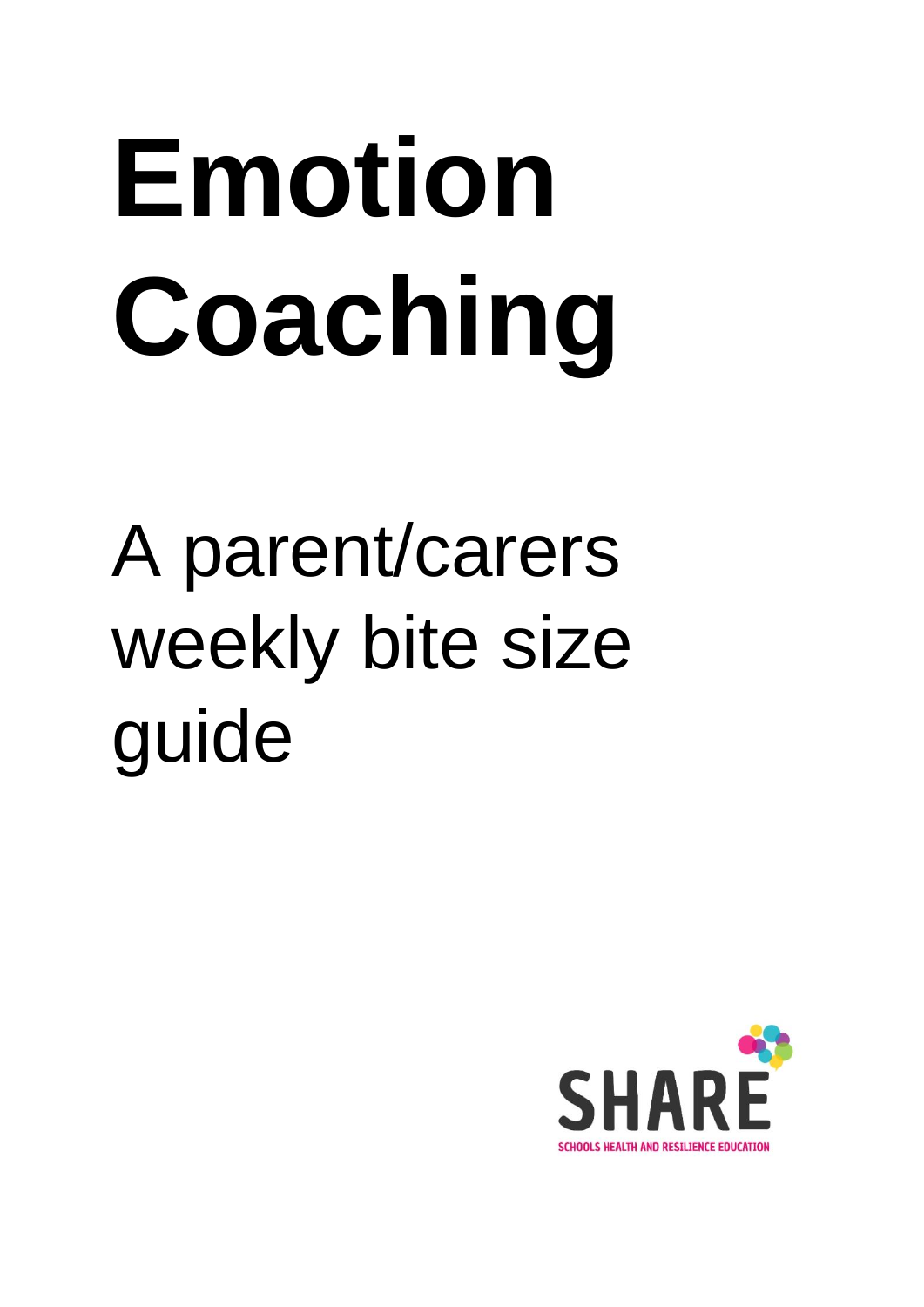

## **…then emotion coaching may be worth a try.**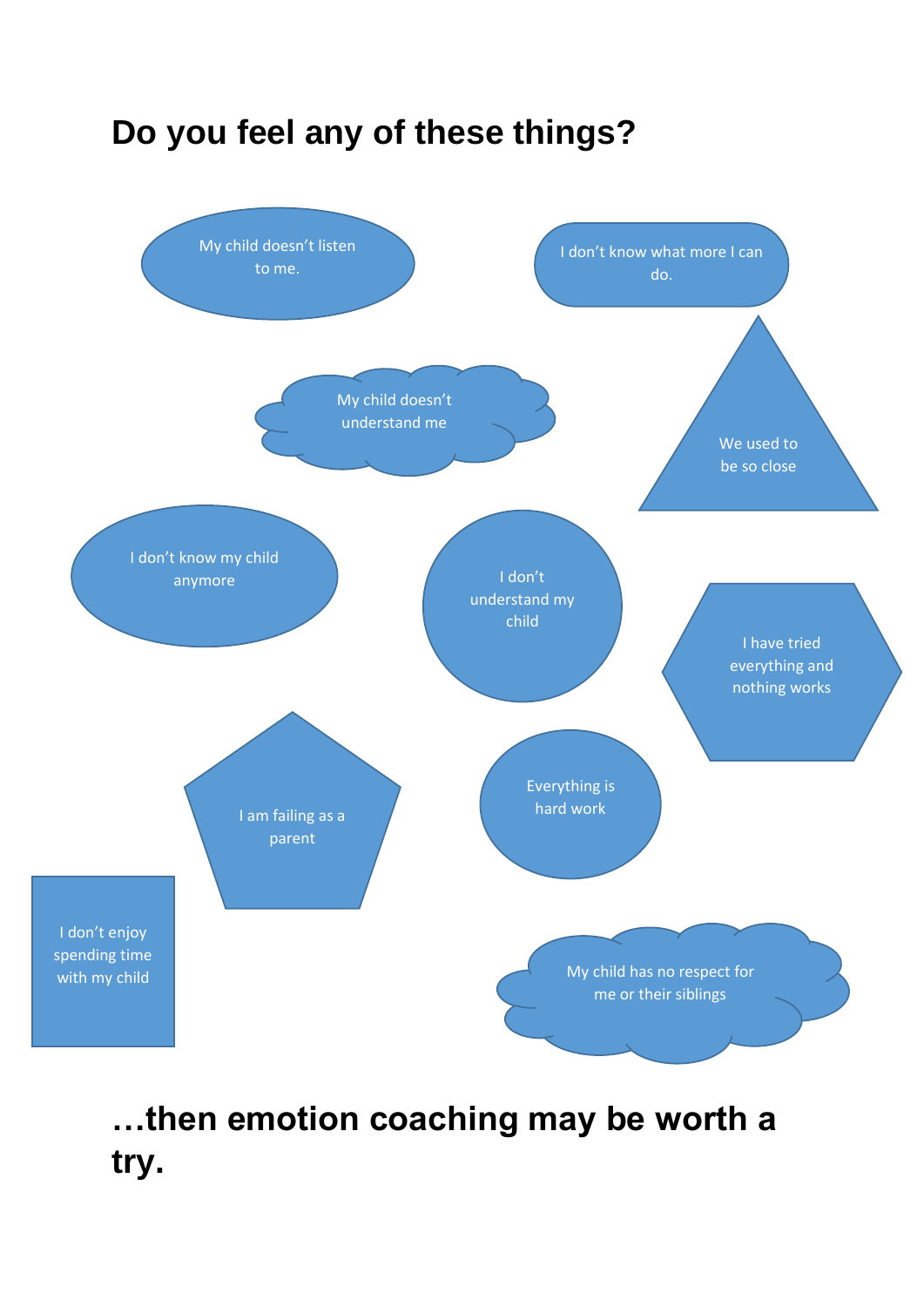#### **What is emotion coaching?**

- **Emotion Coaching is a way of supporting yourself, young people and adults who are struggling to regulate their behaviour.**
- **It enables us to potentially diffuse and de-escalate situations where people become upset, angry or aggressive.**
- **When we emotion coach we consider what the feelings, needs and emotions are behind the behaviour.**
- **Whilst the research is grounded in parenting the principle holds true more broadly for any interaction.**